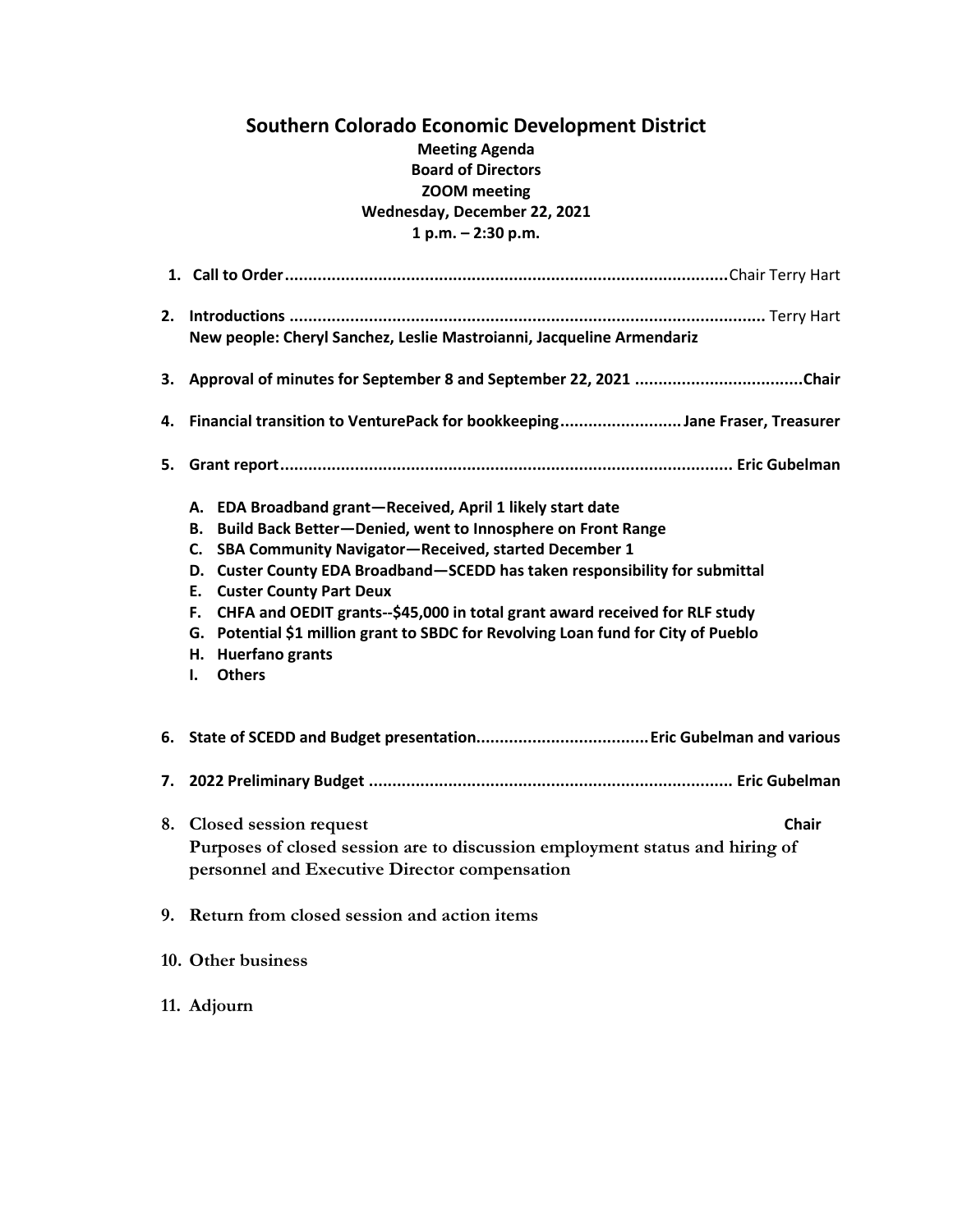### **DRAFT Minutes Wed Sept 8 Board Meeting**

### **Call to order (Hart)** 10:00 am **10:00 am**

**Attendance:** Blaine Arbuthnot, Carlton Croft, Debbie Bell, Caroline Trani, Jane Fraser, Kevin Keilbach, Ron Cook, Charles Bogle, Jake Rishavy, Tom Grasmick, Terry Hart, Spike Ausmus, Mary Jo Tesitor, Rob Obquist, Donald Oswald, Danelle Berg, Stephanie Gonzales, Cindy McLoud

Proxies received from Marisa Stoller, Roy Elliot, Kevin Day

Staff: Eric Gubelman, Michael Yerman, Bob Kennemer, Brent Frazee, Miriam Neff

# **EDS Update (Yerman)**

Editorial Committee: Marla Akridge, Carlton Croft, Jane Fraser, Danelle Berg Committee scheduled to meet in Pueblo on Friday Sept 10 10 am to 2 pm. Lunch will be provided. Other board members who wish to attend are invited to do so.

**Access to Capital Update (Gubelman)** No board action required

**Housing Update (Yerman)** No board action required

# **October EDA Grant Update (Gubelman)**

Broadband and DOLA Build Back Better (Notice of Funding Opportunity) Tourism (Notice of Funding Opportunity)

Jake Rishavy shared the following links from Fading West, a building company located in Beuna Vista that is addressing state wide housing shortages and local workforce development. [Fading West Construction | Fading West Development](https://www.fadingwestdevelopment.com/construction) — Fading West Development <https://vimeo.com/507642551> <https://vimeo.com/507642551>

No board action required

# **Broadband Update (Gubelman)**

Kevin Keilbach will work with Eric and Terry to contact Pueblo city council regarding broadband buy-in

Motion: To authorize SCEDD staff to move forward on broadband with the participation of a minimum of 1 county per sub region and threshold of 650K in committed ARPA funds; move towards hiring staff to address broadband and form a hiring committee too assist in hiring decisions. Motion to approve: Blaine Arbuthnot;  $2^{nd}$  Jane Fraser; motion pass

# **Grant Writer and Planning Update (Gubelman)**

Discussed in context of broadband update above No board action required.

# **Closed Session Requested (Hart)**

Discuss employment status and hiring of personnel, and executive director compensation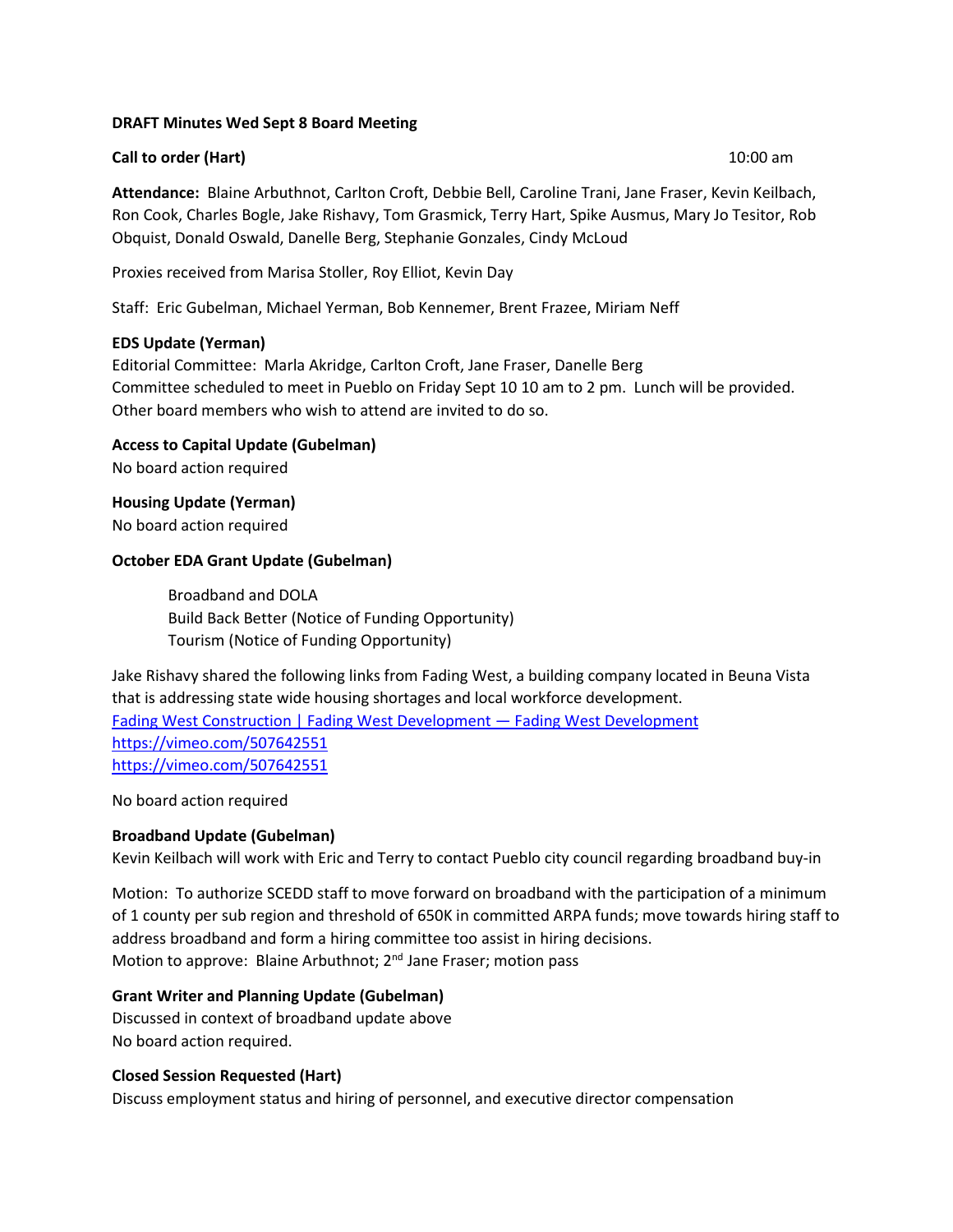Motion to move to closed session: Ron Cook; 2<sup>nd</sup> Charles Bogle Session closed at 12:35

# **Return from Closed Session (Hart)**

Approximately 1:02 pm

Draft motion:

**Adjourn (Hart)** Adjourn approximately 1:09 pm